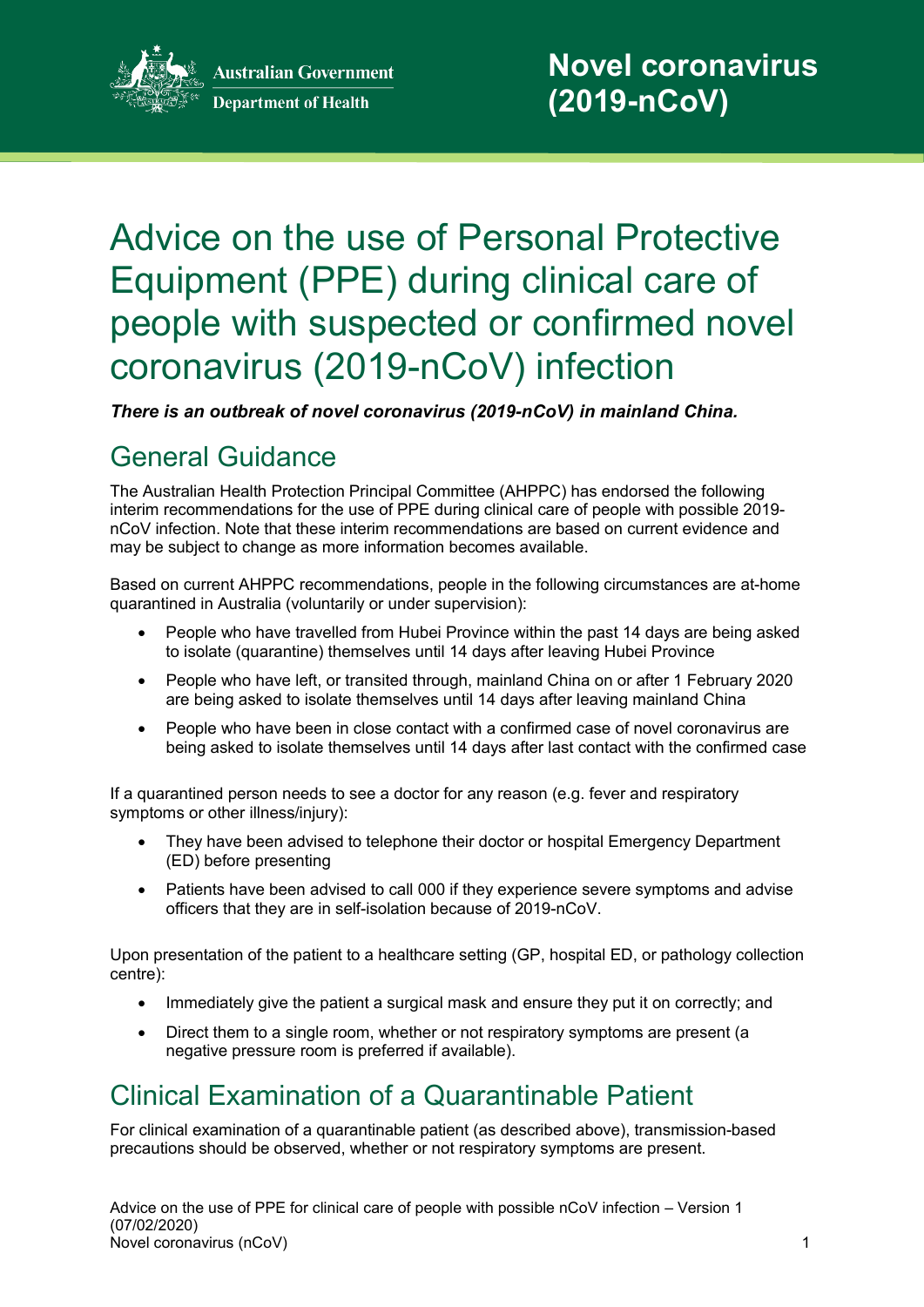General guidance:

- **Contact and droplet precautions** are recommended for **routine care** of patients in quarantine or with suspected or confirmed nCoV infection.
- **Contact and airborne precautions** are recommended when performing **aerosol generating procedures**, including intubation and bronchoscopy.

#### Precautions for patients with mild or no respiratory symptoms

The following transmission-based precautions are advised when collecting respiratory specimens (i.e. nasopharyngeal or oropharyngeal swabs) from quarantinable patients, regardless of whether or not they have respiratory symptoms. For most patients with mild illness in the community, collection of respiratory specimens is a low risk procedure and can be performed using **contact and droplet precautions:**

- Perform hand hygiene before donning gown, gloves, and surgical mask;
- To collect throat or nasopharyngeal swabs, stand slightly to the side of the patient to avoid exposure to respiratory secretions, should the patient cough or sneeze;
- After the consultation, remove PPE and perform hand hygiene, and wipe any contacted/contaminated surfaces with detergent/disinfectant; and
- Note that, for droplet precautions, the room does not need to be left empty after sample collection.

#### Precautions for patients with severe symptoms suggestive of pneumonia

Patients with symptoms suggestive of pneumonia should be managed in hospital. The following transmission-based precautions are advised when collecting respiratory symptoms from quarantinable patients who have severe symptoms suggestive of pneumonia (e.g. fever and difficulty breathing, or frequent, severe, or productive coughing episodes). For patients meeting this criteria, the collection of respiratory specimens can be performed using **contact and airborne precautions:**

- If possible, specimens should be collected in a negative pressure room. If this is not possible, collect the specimens in a room with the door closed. The room should be left vacant with the door closed for at least 30 minutes after specimen collection (cleaning can be performed during this time by a person wearing PPE);
- Perform hand hygiene before donning gown, gloves, eye protection (goggles or face shield) and a **P2/N95 respirator, which should be fit checked;**
- After the consultation, remove gown and gloves, perform hand hygiene, and remove eye protection and P2/N95 respirator. Do not touch the front of any item of PPE during removal, perform hand hygiene; and
- The room surfaces should be wiped clean with disinfectant wipes by a person wearing gloves, gown and surgical mask.

## Aerosol-Generating Procedures

Aerosol-Generating Procedures (AGPs) include tracheal intubation, non-invasive ventilation, tracheotomy, cardiopulmonary resuscitation, manual ventilation before intubation, and bronchoscopy.